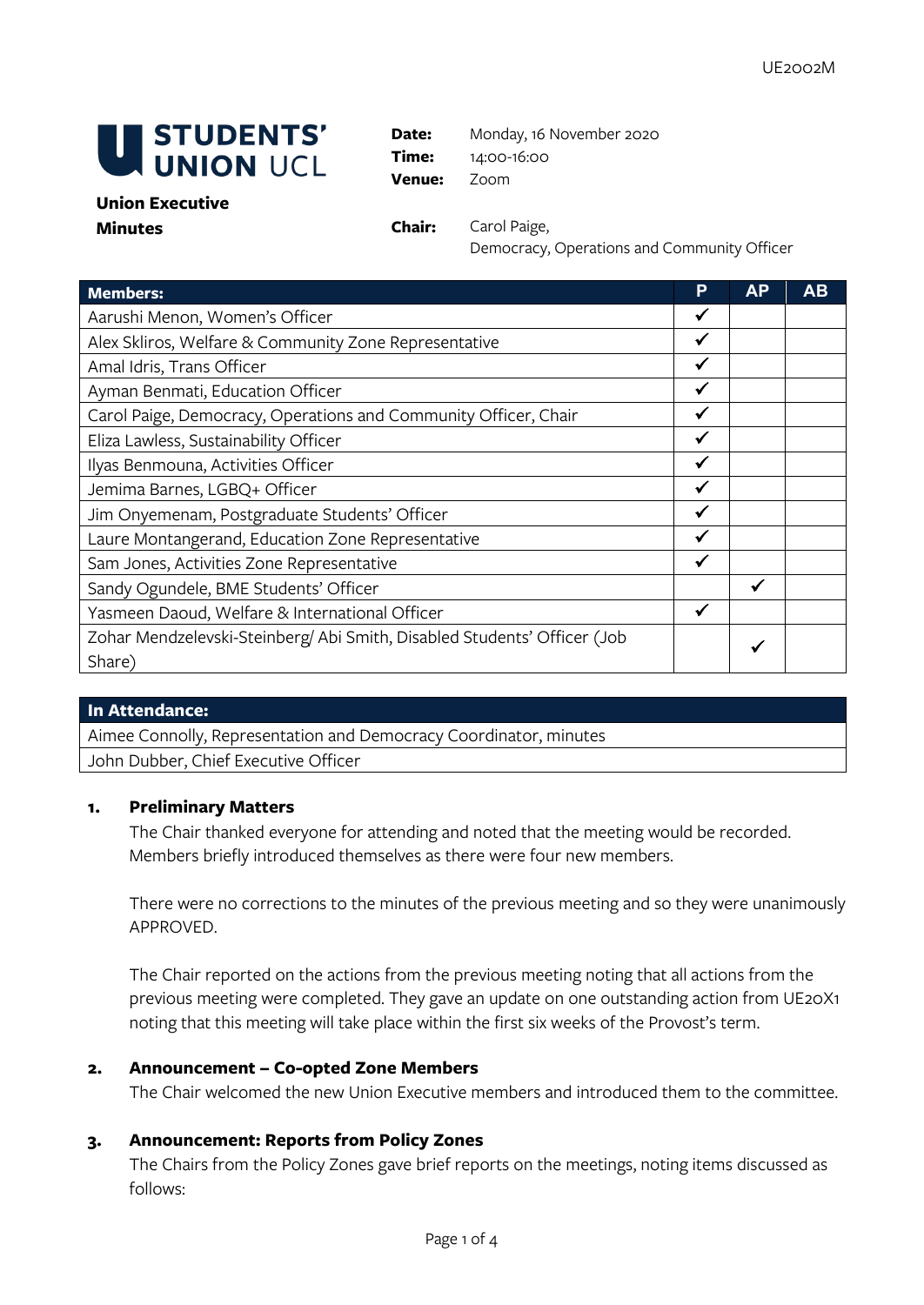Activities Zone:

• COVID- 19 update, society affiliations, electing a Representative to Union Executive, the Welcome Fair platform, membership refund policy and modest alternatives for sports uniforms

Education Zone:

• Board and committee vacancies, electing a Representative to Union Executive, priorities for the year, face to face education and passing a policy proposal related to decolonising the curriculum

Welfare and Community Zone:

• Electing a Representative to Union Executive, modest alternatives for sports uniforms, Halls issues

# **4. Announcement: UCL/Board of Trustee Committee Elections**

The Chair noted that all members have received a link to vote for who should sit on the SU's Board of Trustee Sub-Committees. Members have until Tuesday 17<sup>th</sup> November at midday to vote and the appointees will be circulated with the minutes, alongside the appointees to UCL committees.

**ACTION:** Officers to vote who should represent students on Union Board of Trustees Sub-Committees

# **5. Announcements: UCL Shop and Funding**

The Chair noted that the Union will be taking over the UCL shop and that this will be a service for students to utilise. They also informed members that the Union has recently been granted £295,000 from UCL for activities.

# **5. Amendment to Governing Documents: Welfare & Community Zone**

The Welfare and International Officer outlined the AGD and the rationale behind it. Support was offered from members and queries were raised about whether quoracy would be too big and if there were still too many Hall Representatives on the Zone.

Members voted on the AGD and it passed.

| For     | 11 |
|---------|----|
| Against |    |
| Abstain |    |

**DECISION:** The AGD passed and Club and Society Welfare Representatives will be elected to Welfare and Community Zone.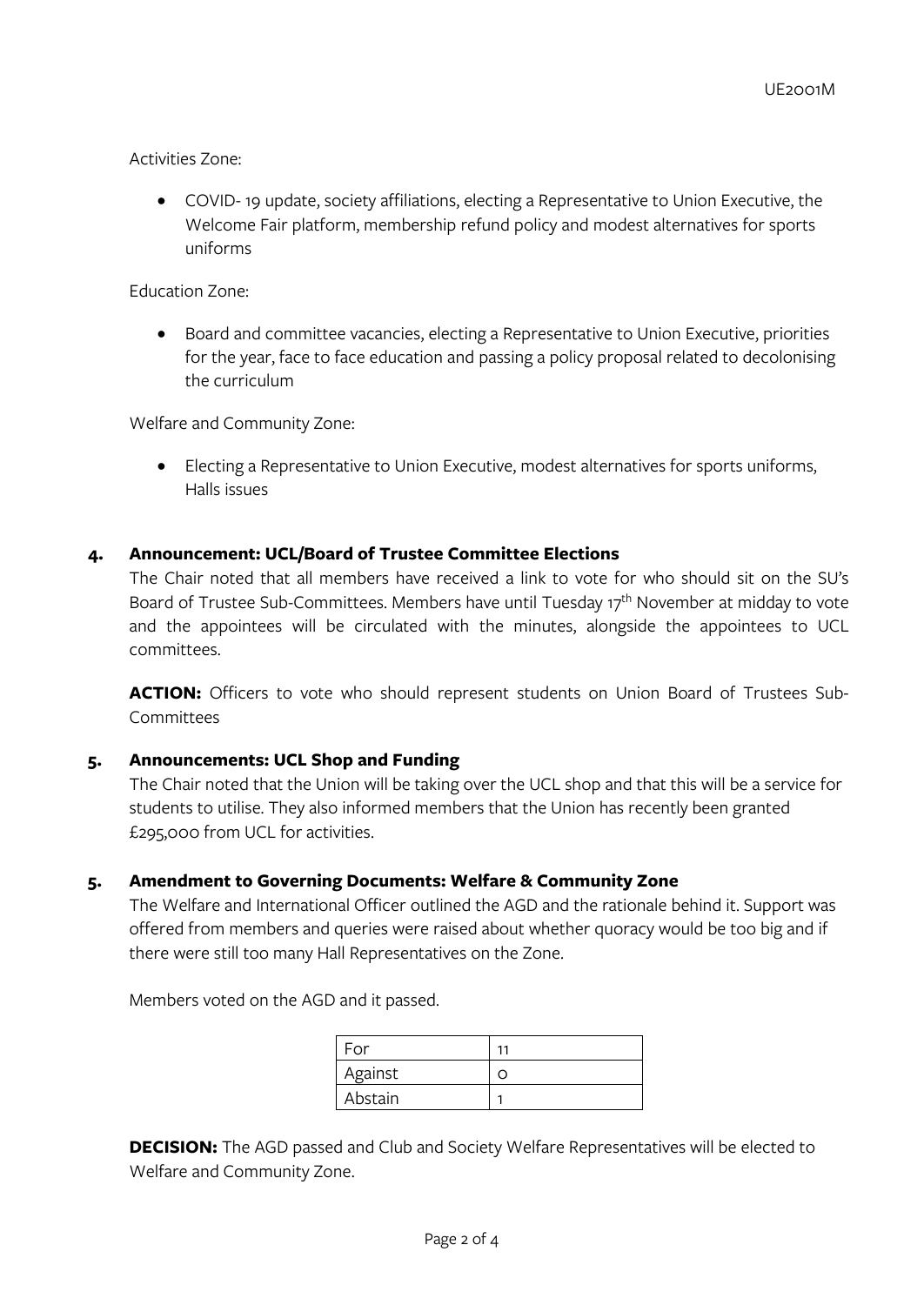ACTION: Welfare and International Officer to work with Leadership Development and Change team to elect Club and Society Welfare Reps to Welfare and Community Zone

**ACTION:** Union Executive to return to considering the Welfare and Community membership at the end of the academic year

# **6. Policy Proposal: Champion Inclusive Education and a Decolonised Curriculum**

The Education Officer presented the proposal, noting the two amendments passed at Education Zone. There was support given for the policy by Union Executive. Members voted and it passed.

| For     | 11 |
|---------|----|
| Against |    |
| Abstain |    |

**DECISION:** Policy was ratified and will be added to the Union's policy database. The Lead Sabbatical Officers will be the BME Students' Officer and the Education Officer.

### **7. Matter for Discussion: Support for Officer Events**

The Chair opened the discussion, asking members what kind of events they want to run and what support they need from the Union to do so. Comments were made about needing to run smaller events online in order to be able to engage with people, the difficulty in coming up with new digital event ideas that aren't already being done and advertising the events. It was agreed that the Union sharing events, putting events into their newsletters and Officers sharing idea with each other would be helpful.

**ACTION:** The Chair is to raise the comments made about support for Officer events with the Head of Student Engagement and Communications at the Union

# **8. Matter for Discussion: Student Experience During Lockdown**

Members agreed that there are mixed opinions from students about the current student experience. Comments were made about LGBT+ students being more disproportionately affected, online learning being different between departments, the motivation to learn being low and students still wanting some in-person teaching. Suggestions were made that further mental health check-ins could be run by Student Support and Wellbeing and that a priority when restrictions end will be to ensure that Lecturecast continues to be used across UCL.

**ACTION:** Sabbatical Officers to highlight discussed issues at relevant UCL committees

### **9. Matter for Discussion: Honorary Life Membership Nomination**

The Chair informed members that they wish to nominate the Provost, Michael Arthur, for Honorary Life Membership, focusing largely on his emphasis on EDI matters. They also explained what this award entitles the awardee to.

A discussion was had about the pros and cons of awarding the membership. Members voted and